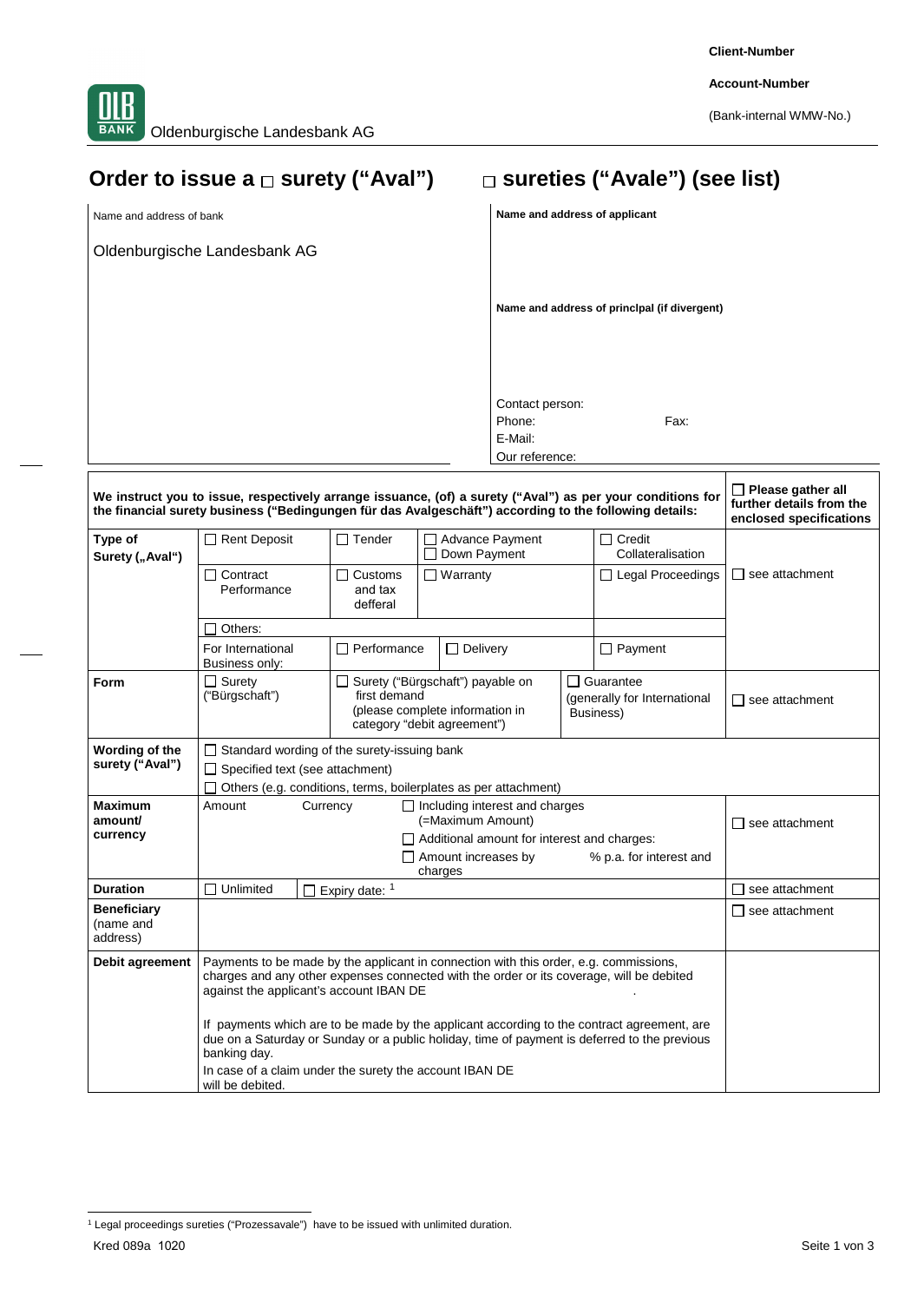| Subject of<br>delivery/perfor-<br>mance                                                                                                                                                                                                                                                               |                                                                                   |                                                                                          | □ see attachment         |  |
|-------------------------------------------------------------------------------------------------------------------------------------------------------------------------------------------------------------------------------------------------------------------------------------------------------|-----------------------------------------------------------------------------------|------------------------------------------------------------------------------------------|--------------------------|--|
| Additional                                                                                                                                                                                                                                                                                            | Order no.:                                                                        | Order confirmation no.:                                                                  | □ see attachment         |  |
| information                                                                                                                                                                                                                                                                                           | Order date:                                                                       | Order confirmation date:                                                                 |                          |  |
| regarding<br>underlying                                                                                                                                                                                                                                                                               | Contract no.:                                                                     |                                                                                          |                          |  |
| transaction                                                                                                                                                                                                                                                                                           | Contract date:                                                                    | Delivery date:                                                                           |                          |  |
|                                                                                                                                                                                                                                                                                                       | Total value:                                                                      | Delivery period: from<br>to                                                              |                          |  |
| <b>Additional</b><br>information<br>regarding tender                                                                                                                                                                                                                                                  | Offer / Contract no.:                                                             | Tender no.:                                                                              | $\Box$ see attachment    |  |
|                                                                                                                                                                                                                                                                                                       | Offer date:                                                                       | Tender date:                                                                             |                          |  |
| surety                                                                                                                                                                                                                                                                                                | Total price:                                                                      | Tender closing date:                                                                     |                          |  |
| ("Bietungsaval")                                                                                                                                                                                                                                                                                      |                                                                                   |                                                                                          |                          |  |
| <b>Additional</b>                                                                                                                                                                                                                                                                                     | Specification of court:                                                           | File no./ref.:                                                                           | see attachment           |  |
| information<br>regarding legal                                                                                                                                                                                                                                                                        |                                                                                   | Date of ruling:                                                                          |                          |  |
| proceedings                                                                                                                                                                                                                                                                                           |                                                                                   |                                                                                          |                          |  |
| surety<br>("Prozessaval")                                                                                                                                                                                                                                                                             |                                                                                   |                                                                                          |                          |  |
| Surety to<br>be                                                                                                                                                                                                                                                                                       | $\Box$ Yourselves towards the beneficiary (direct surety)                         |                                                                                          | see attachment<br>$\Box$ |  |
| issued by                                                                                                                                                                                                                                                                                             | $\Box$ Yourselves towards the beneficiary and to be advised via                   |                                                                                          |                          |  |
|                                                                                                                                                                                                                                                                                                       | □ Correspondent Bank of your choice (direct surety)                               |                                                                                          |                          |  |
|                                                                                                                                                                                                                                                                                                       | $\Box$ Following bank:<br>(direct surety)                                         |                                                                                          |                          |  |
|                                                                                                                                                                                                                                                                                                       | Correspondent bank of your choice (indirect surety)                               |                                                                                          |                          |  |
|                                                                                                                                                                                                                                                                                                       | $\Box$ Following bank:                                                            | (indirect surety)                                                                        |                          |  |
| Surety<br>deed<br>("Avalurkunde")                                                                                                                                                                                                                                                                     | $\Box$ me / us (applicant)                                                        | $\Box$ see attachment                                                                    |                          |  |
| be<br>handed<br>to                                                                                                                                                                                                                                                                                    | For International Business<br>$\Box$ the beneficiary<br>only:                     |                                                                                          |                          |  |
| over to                                                                                                                                                                                                                                                                                               |                                                                                   | the following recipient (full address):                                                  |                          |  |
| Forwarding                                                                                                                                                                                                                                                                                            | direct hand-over<br>$\Box$ Letter/mail                                            | S.W.I.F.T.<br><b>Courier Service</b>                                                     |                          |  |
| <b>Particulars</b>                                                                                                                                                                                                                                                                                    | $\Box$                                                                            | Claim only possible after receipt of advance payment / withheld amount (enacting clause) |                          |  |
|                                                                                                                                                                                                                                                                                                       |                                                                                   |                                                                                          |                          |  |
|                                                                                                                                                                                                                                                                                                       | Inclusion of the General Terms and Conditions ("Allgemeine Geschäftsbedingungen") |                                                                                          |                          |  |
| Additionally, the General Terms and Conditions ("Allgemeine Geschäftsbedingungen") of Oldenburgische Landesbank AG apply, which can<br>be reviewed in every branch or will be sent to you on demand.                                                                                                  |                                                                                   |                                                                                          |                          |  |
| Note on risk for applicant: This order is subject to the following conditions for the financial surety<br>business ("Bedingungen für das Avalgeschäft"), which state that sureties on first demand<br>("Bürgschaften auf erstes Anfordern") and guarantees ("Garantien") are linked to special risks. |                                                                                   |                                                                                          |                          |  |

#### **\_\_\_\_\_\_\_\_\_\_\_\_\_\_\_\_\_\_\_\_\_\_\_\_\_\_\_\_\_\_\_\_\_\_\_\_\_\_\_\_\_\_\_\_\_\_\_\_\_\_\_\_\_\_\_\_\_\_\_\_\_ Place/date**

**Legally binding signature of applicant and company's stamp**

| Important note to corporate customers:<br>When placing this order please consider a necessary | per Fax vorab an Kredit-Einheit |     |  |
|-----------------------------------------------------------------------------------------------|---------------------------------|-----|--|
| power of representation, as per §54 II HGB, if applicable.                                    | Datum:                          | Hz: |  |

#### **TO BE FILLED IN BY BANK: Bearbeitungsvermerke der Bank (Markt)**

|                                      | Das Aval wird zu folgenden Konditionen abgerechnet                                                     |  |  |  |  |  |
|--------------------------------------|--------------------------------------------------------------------------------------------------------|--|--|--|--|--|
| Konditionen und                      | □ Konditionen gemäß Globalkreditvertrag/Avalkreditrahmenvertrag vom                                    |  |  |  |  |  |
| sonstige<br>Vermerke                 | Avalprovision =<br>% p.a., Mindest-Avalprovision $=$<br>EUR, Urkundenerstellungsgebühr =<br><b>EUR</b> |  |  |  |  |  |
|                                      | Abrechnung = $\Box$ vierteljährlich<br>$\Box$ halbjährlich<br>$\Box$ jährlich                          |  |  |  |  |  |
|                                      | Zinsmethode = $\Box$ deutsch (30/360)<br>$\Box$ französisch (act/360)                                  |  |  |  |  |  |
| Neue<br>Vereinbarung?<br>Ja <b>L</b> | Umsatzsteueroption<br>$\Box$ Nein<br>$\Box$<br>Ja                                                      |  |  |  |  |  |
|                                      | Kreditverwendungsschlüssel (Ermittlung über ELWOMS)                                                    |  |  |  |  |  |
|                                      | $\Box$ Aval in Anrechnung auf einen Avalkreditrahmens (Vertrag Nr.<br>Einzelaval                       |  |  |  |  |  |
|                                      | □ Aval in Anrechnung auf ein Globallimit (Vertrag Nr.                                                  |  |  |  |  |  |
|                                      | Aval-Konto-Nummer:<br>Garantie mit separater Einzelaval-Nr.                                            |  |  |  |  |  |
|                                      | Bei FW-Garantien: NEUES LIMIT/Währung                                                                  |  |  |  |  |  |
|                                      | Dispositionsvermerk und Legitimation/Kundenunterschrift geprüft durch Mitarbeiter Markt:               |  |  |  |  |  |
|                                      | (Handzeichen und Name in Druckbuchstaben oder Namensstempel)                                           |  |  |  |  |  |
|                                      |                                                                                                        |  |  |  |  |  |
|                                      |                                                                                                        |  |  |  |  |  |
|                                      |                                                                                                        |  |  |  |  |  |